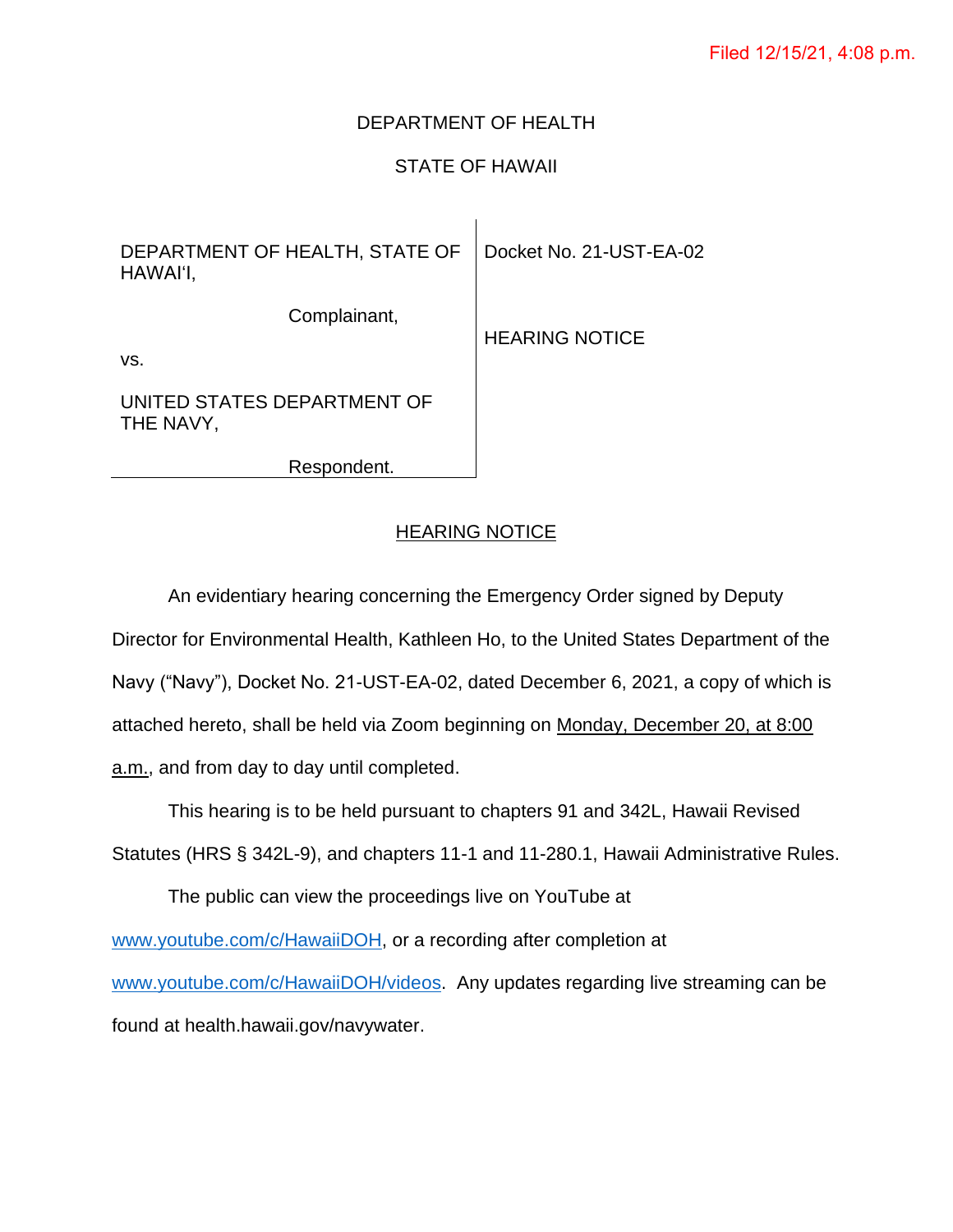Any party may retain counsel if the party so desires. An individual may appear on the individual's own behalf, or a member of a partnership may represent the partnership, or an officer or authorized employee of a corporation or trust or association may represent the corporation, trust, or association.

DATED: Honolulu, Hawaiʻi, December 15, 2021.

/s/ David D. Day David D. Day Hearings Officer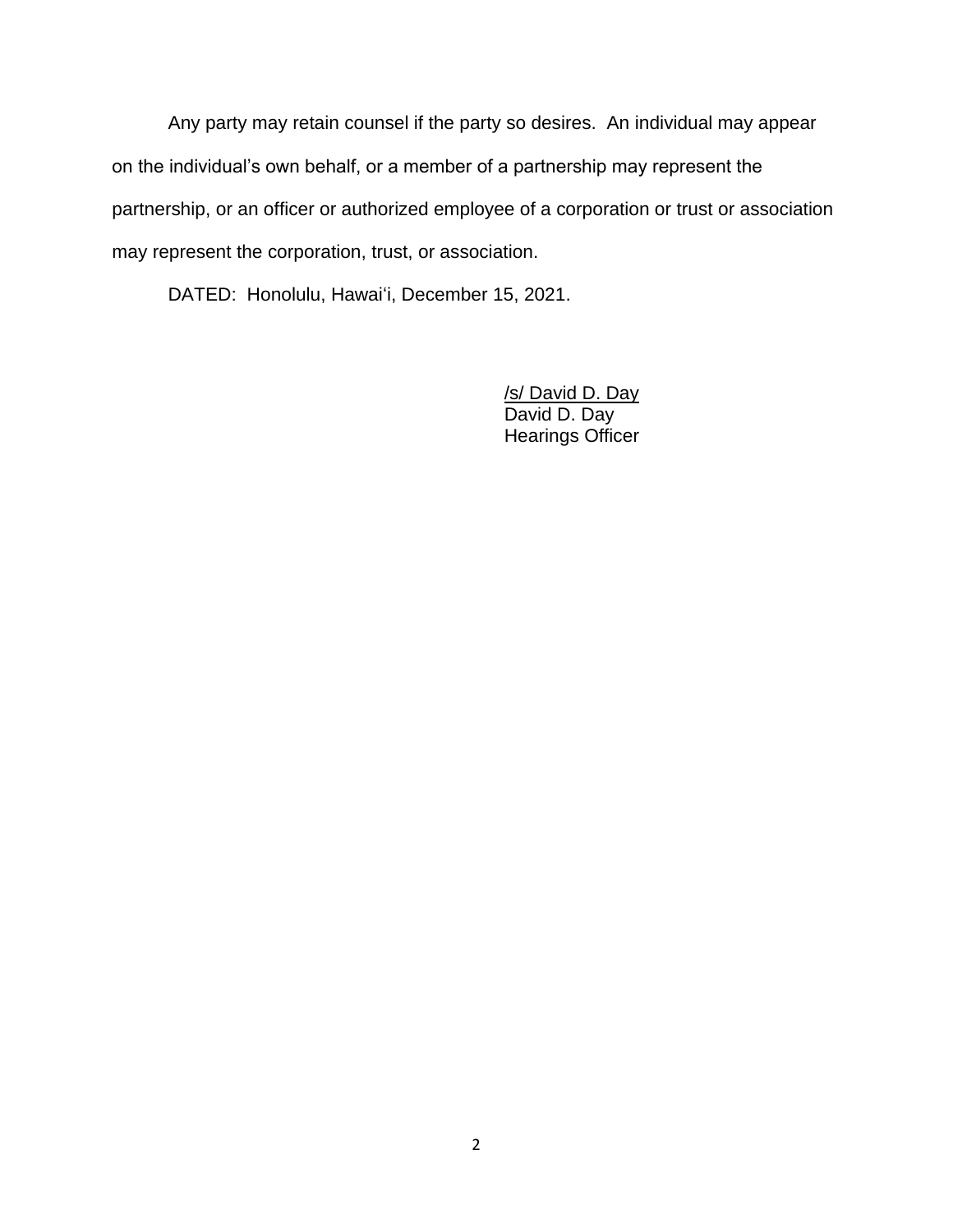#### **STATE OF HAWAII** DEPARTMENT OF HEALTH SOLID AND HAZARDOUS WASTE BRANCH UNDERGROUND STORAGE TANK SECTION

# **EMERGENCY ORDER**

| TO: THE UNITED STATES DEPARTMENT OF THE NAVY,<br>c/o REAR ADMIRAL TIMOTHY KOTT, | Docket No. 21-UST-EA-02                                              |
|---------------------------------------------------------------------------------|----------------------------------------------------------------------|
| <b>COMMANDER NAVY REGION HAWAII.</b>                                            | <b>Emergency Change-In-Service</b><br>Re∶<br>and Defueling of 20     |
| 850 Ticonderoga St., Suite 110<br>JBPHH, Hawaii 96860-5101,                     | Underground Storage Tanks,<br>Red Hill Bulk Fuel Storage<br>Facility |
| Respondent.                                                                     |                                                                      |

This Emergency Order ("EO") is an administrative action initiated pursuant to chapters 91 and 342L of the Hawaii Revised Statutes (HRS) and chapters 11-1 and 11-280.1 of the Hawaii Administrative Rules (HAR) by the DEPARTMENT OF HEALTH (the "Department") against THE UNITED STATES DEPARTMENT OF THE NAVY, c/o ADMIRAL TIMOTHY KOTT, COMMANDER NAVY REGION HAWAII (the "Respondent") and is based upon recent impacts on the Respondent's drinking water system incident to the operation of the Red Hill Bulk Fuel Storage Facility (the "Facility"). Respondent is the owner and operator of the Facility. This EO concerns only the issues identified herein and does not function to preclude or limit actions by any public agency or private party. The Department reserves the right to bring other actions as may be necessary to protect public health and the environment.

#### I. AUTHORITY AND BACKGROUND

| Statutes/Rules | Section 342L-9, HRS, states that:                                                                    |
|----------------|------------------------------------------------------------------------------------------------------|
|                | "§342L-9 Emergency powers; procedures. (a) Notwithstanding any other law to the                      |
|                | contrary, if the governor or the director determines that an imminent peril to human                 |
|                | health and safety or the environment is or will be caused by:                                        |
|                | (1) A release;                                                                                       |
|                | (2) Any action taken in response to a release from an underground storage tank or<br>tank system; or |
|                | (3) The installation or operation of an underground storage tank or tank system;                     |
|                | that requires immediate action, the governor or the director, without a public hearing,              |
|                | may order any person causing or contributing to the peril to immediately reduce or                   |
|                | stop the release or activity, and may take any and all other actions as may be                       |
|                | necessary. The order shall fix a place and time, not later than twenty-four hours                    |
|                | thereafter, for a hearing to be held before the director.                                            |
|                | (b) Nothing in this section shall be construed to limit any power which the governor                 |
|                | or any other officer may have to declare an emergency and act on the basis of such                   |
|                | declaration, if such power is conferred by statute or constitutional provision, or                   |
|                | inheres in the office."                                                                              |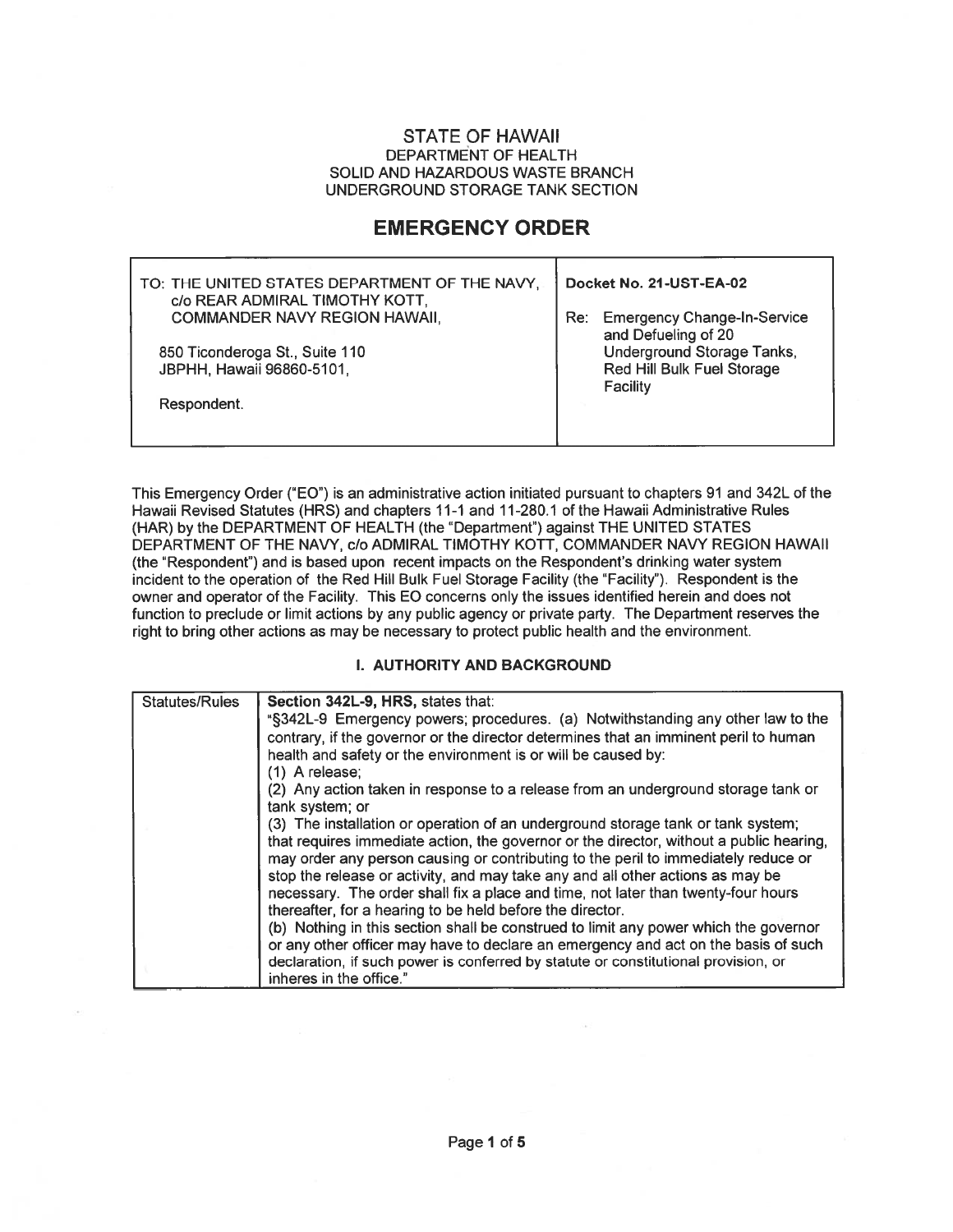| <b>Situation</b> | On or about November 28, 2021, the Respondent began receiving complaints from<br>water users from the Respondent's water system regarding a gas or fuel odor from<br>their drinking water.                                                                                                                                                                                                                                                                                                                                                                                                                                                                                                                                                                                                            |
|------------------|-------------------------------------------------------------------------------------------------------------------------------------------------------------------------------------------------------------------------------------------------------------------------------------------------------------------------------------------------------------------------------------------------------------------------------------------------------------------------------------------------------------------------------------------------------------------------------------------------------------------------------------------------------------------------------------------------------------------------------------------------------------------------------------------------------|
|                  | On or about December 2, 2021, the Respondent identified the source of fuel<br>contamination to be the Red Hill Shaft, one of the drinking water sources that<br>services the Respondent's water system.                                                                                                                                                                                                                                                                                                                                                                                                                                                                                                                                                                                               |
|                  | As of December 3, 2021, the Department received nearly 500 complaints, mostly<br>from residents or customers serviced by the Respondent's water system<br>complaining of fuel or chemical smell from their drinking water.                                                                                                                                                                                                                                                                                                                                                                                                                                                                                                                                                                            |
|                  | The are no on-site remedies available to treat the water prior to distribution.                                                                                                                                                                                                                                                                                                                                                                                                                                                                                                                                                                                                                                                                                                                       |
| Background       | On January 13, 2014, the Respondent discovered a loss of fuel from Tank #5 of its<br>twenty (20) bulk fuel storage tanks (the "Bulk Fuel Storage Tanks") at the Facility and<br>immediately notified the Department and the United States Environmental Protection<br>Agency ("EPA") (collectively the "Regulatory Agencies"). On January 16, 2014, the<br>Respondent verbally notified the Department and EPA of a confirmed release of a<br>regulated substance from Tank 5. On January 23, 2014, the Respondent provided<br>written notification to the Department. The Respondent estimated the fuel loss at<br>approximately 27,000 gallons.                                                                                                                                                     |
|                  | On 2015, the Respondent, the Defense Logistics Agency and the Regulatory<br>Agencies entered into an Administrative Order on Consent (the "AOC") to take steps<br>to ensure that the groundwater resource in the vicinity of the Facility is protected and<br>to ensure that the Facility is operated and maintained in an environmentally<br>protective manner.                                                                                                                                                                                                                                                                                                                                                                                                                                      |
|                  | On March 17, 2020 and June 2, 2020, the Respondent notified Department of a<br>release of a regulated substance to surface water at Hotel Pier. In a letter dated<br>June 30, 2021, the Department made the determination that a release occurred from<br>the Facility.                                                                                                                                                                                                                                                                                                                                                                                                                                                                                                                               |
|                  | On May 7, 2021, the Respondent reported a pipeline release of a regulated<br>substance that occurred on May 6, 2021 that released approximately 1,000 gallons<br>of fuel, which a significant portion was recovered. Based on the Respondent's report<br>of Root Cause Analysis of the JP-5 Pipeline Damage, dated September 7, 2021, the<br>pipeline releases near Tanks #18 and #20 were due to a dynamic transient surge<br>resulting from the Control Room Operator failure to follow the valve opening and<br>closing sequence. The Respondent estimated the amount of JP-5 released in the<br>lower Red Hill Tunnel was 1,618 gallons, of which 1,580 gallons were recovered.<br>The Respondent reported that 38 gallons were unaccounted for and, therefore,<br>released into the environment. |
|                  | On July 23, 2021, the Respondent submitted a confirmed release notification form<br>that indicated that approximately 150 gallons of a regulated substance was released<br>at Kilo Pier in a boomed area of the surface water. Approximately 110 gallons were<br>recovered.                                                                                                                                                                                                                                                                                                                                                                                                                                                                                                                           |
|                  | On November 9, 2021, the Department was informed by the media of another surge<br>event that occurred on September 29, 2021. After an inquiry by the Department, on<br>November 12, 2021, the Respondent asserted on November 17, 2021 that no<br>release occurred during the event.                                                                                                                                                                                                                                                                                                                                                                                                                                                                                                                  |
|                  | On November 20-21, 2021, the Respondent reported a release of water and fuel<br>from a crack in a valve in the fire suppression drain line and at the time about 9,000<br>gallons were recovered. According to the Respondent's press release,                                                                                                                                                                                                                                                                                                                                                                                                                                                                                                                                                        |

 $\overline{M}$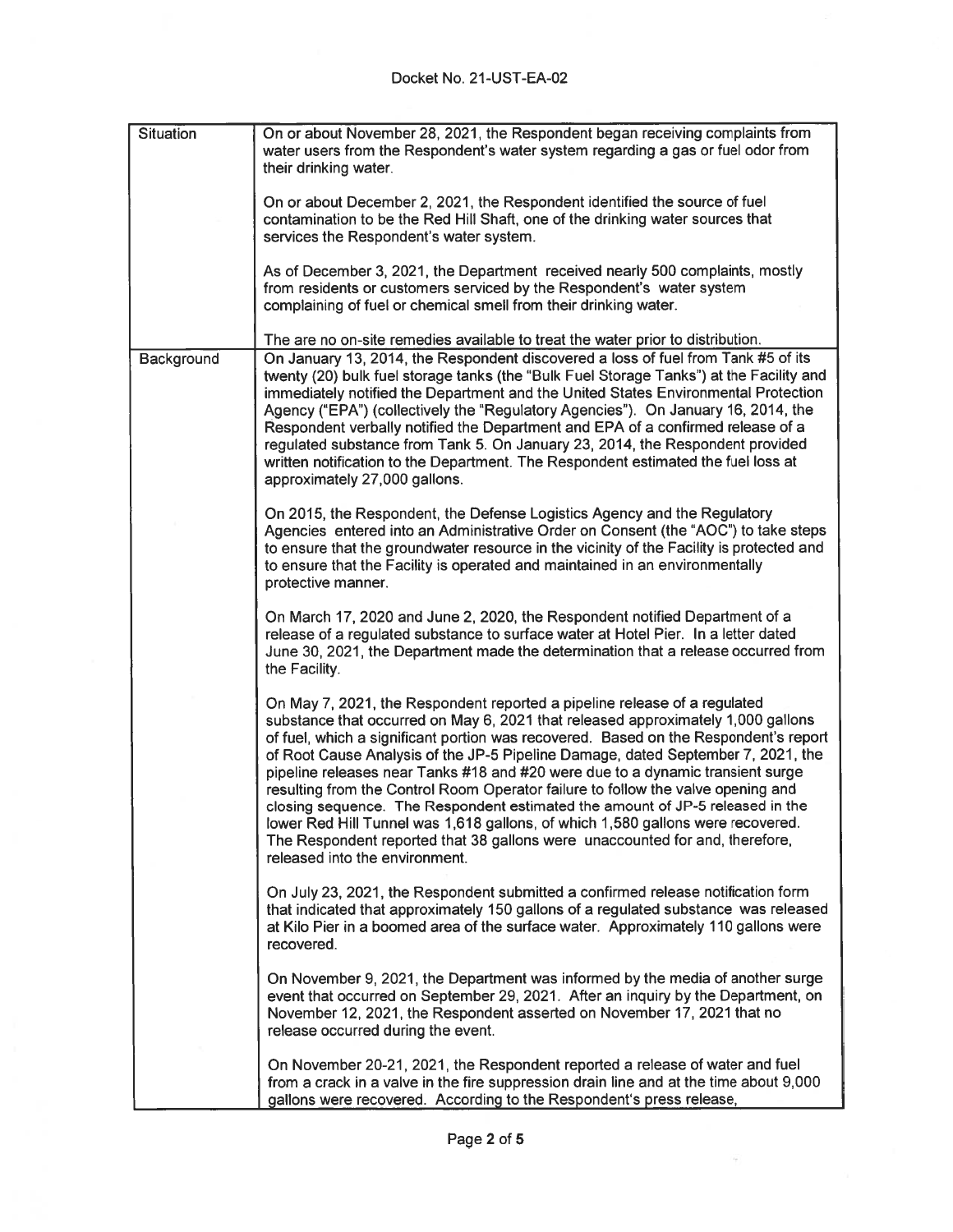## Docket No. 21-UST-EA-02

|                             | approximately 14,000 gallons of water and fuel were contained and recovered. The<br>incident occurred % mile downhill from the bulk fuel storage tanks. The<br>Respondent's investigation regarding the release is ongoing.                                                                                                                                                                                                                                                                                                                                                                                                                                                                                                                                                                                                                                                                       |
|-----------------------------|---------------------------------------------------------------------------------------------------------------------------------------------------------------------------------------------------------------------------------------------------------------------------------------------------------------------------------------------------------------------------------------------------------------------------------------------------------------------------------------------------------------------------------------------------------------------------------------------------------------------------------------------------------------------------------------------------------------------------------------------------------------------------------------------------------------------------------------------------------------------------------------------------|
|                             | On November 29, 2021, Admiral Samuel Paparo, Commander, U.S. Pacific Fleet<br>ordered a command investigation into the November 20, 2021, incident and<br>reopened the investigation on the May 6 incident.                                                                                                                                                                                                                                                                                                                                                                                                                                                                                                                                                                                                                                                                                       |
|                             | On December 5, 2021, the Respondent submitted to the Department a Confirmed<br>Release Notification Form, for the November 20, 2021 release of approximately<br>14,000 gallons of a mix of water and fuel from a fire suppression drain line in the<br>tunnel downhill of the Bulk Fuel Storage Tanks.                                                                                                                                                                                                                                                                                                                                                                                                                                                                                                                                                                                            |
| Additional<br>justification | The Respondent has consistently been unable to submit AOC deliverables to the<br>satisfaction of the Department.                                                                                                                                                                                                                                                                                                                                                                                                                                                                                                                                                                                                                                                                                                                                                                                  |
|                             | The 2021 incidences directly refute the Respondent's claims in the Tank Upgrade<br>Alternatives Decision Document that the Red Hill "system of systems" is protective of<br>groundwater. The Respondent's tank upgrade proposal recommends continuing<br>current design and operation. The Regulatory Agencies disapproved the<br>Respondent's submission in 2020 and the Respondent's resubmission is significantly<br>flawed and fails to adequately address key regulatory concerns.                                                                                                                                                                                                                                                                                                                                                                                                           |
|                             | The Respondent's Groundwater Flow Model outputs do not match important field<br>conditions, and therefore are unreliable for decision-making. Beginning no later than<br>2018, the Regulatory Agencies have repeatedly and consistently provided, and<br>Respondent has consistently rejected, significant technical corrective comment on<br>the Respondent's Conceptual Site Model, the purpose of which is to describe the<br>hydrogeologic site conditions, and Respondent's preliminary Groundwater Flow<br>Models, the purpose of which is to determine groundwater movement as may be<br>related to contaminant transport. The deficiencies in both models have not been<br>adequately addressed.                                                                                                                                                                                          |
|                             | The Investigation and Remediation of Releases report is based on the Respondent's<br>groundwater flow model and therefore cannot be accepted as an appropriate long-<br>term remedy for all types of future releases. Thus, significant progress to mitigate<br>the risk of future releases has not been made.                                                                                                                                                                                                                                                                                                                                                                                                                                                                                                                                                                                    |
|                             | In addition, water quality data show significant increases in total petroleum<br>hydrocarbon as oil detections at Red Hill Shaft and relative increases around the<br>Bulk Fuel Storage Tanks. While the May 6 incident is a possible cause of the<br>increase, the size of the impact area shown in the well data does not appear to<br>correlate with the Respondent's description of the incident (release of 38 gallons to<br>the environment—far less than would be expected given the increased<br>concentrations observed in the well field since the May 6 event). This type of<br>uncertainty diminishes timely and accurate identification of risk and associated<br>response measures. This uncertainty, together with delays in receiving laboratory<br>data, limits the Respondent's ability to activate appropriate spill response actions and<br>opportunities for rapid response. |
|                             | The November 20, 2021 incident may have also released a mixture of water and fuel<br>into the environment. The incident location is significantly closer to the Red Hill<br>Shaft. This additional uncertainty without in-place recovery and remedial measures<br>increases risk.                                                                                                                                                                                                                                                                                                                                                                                                                                                                                                                                                                                                                 |
|                             | The Facility does not provide necessary environmental protection to rapidly identify<br>and remediate fuel leaks. The Facility lacks infrastructure and procedures to rapidly<br>identify and contain subterranean fuel spills and treat drinking water to ensure safe                                                                                                                                                                                                                                                                                                                                                                                                                                                                                                                                                                                                                            |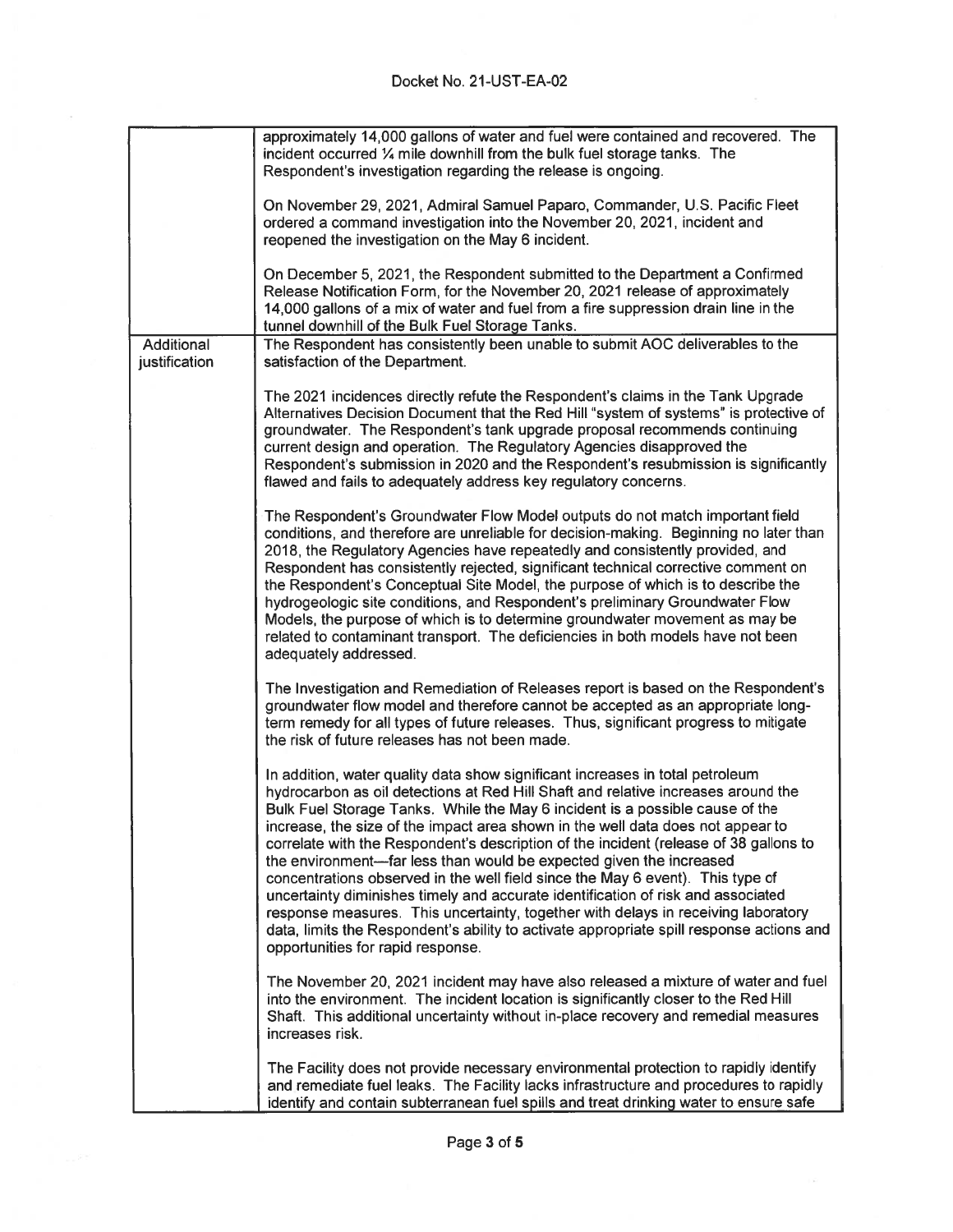### Docket No. 21-UST-EA-02

and clean drinking water is continuously available to Respondent's water customers.

Given the number of incidences that have occurred at the Facility within the last year, and in view of the current drinking water contamination, the Respondent has not demonstrated that immediate and appropriate response actions are available, and therefore cannot ensure that immediate and appropriate response actions will be available should another release occurs in the future. The risk of any additional contaminants in the aquifer or lack of immediate action now may exacerbate the current situation and further jeopardize our aquifer system.

### **II. ORDER**

Respondent is hereby ordered to:

- 1. Immediately suspend operations including, but not limited to, fuel transfers at the Bulk Fuel Storage Tanks at the Facility. Respondent shall, however, maintain environmental controls, release detection and release response protocols, and compliance with applicable regulations.
- 2. Take immediate steps to install a drinking water treatment system or systems at Red Hill Shaft to ensure distribution of drinking water conforms to the standards prescribed by the Safe Drinking Water Act and applicable regulations and minimize movement of the contaminant plume(s). The treatment system(s) shall be reviewed and approved by the Department prior to installation and shall be installed as expeditiously as practicable.
- 3. Within 30 days of receipt of this EO, submit a workplan and implementation schedule, prepared by a qualified independent third party approved by the Department, to assess the Facility operations and system integrity to safely defuel the Bulk Fuel Storage Tanks. Upon the Department's approval of the assessment, workplan and implementation schedule, conduct necessary repairs and make necessary changes in operations to address any deficiencies identified in the assessment and workplan. Corrective actions shall be performed as expeditiously as possible.
- 4. Within 30 days of completion of required corrective actions under Item 3, defuel the Bulk Fuel Storage Tanks at the Facility. Any refueling shall be subject to a determination by the Department that it is protective of human health and the environment.
- 5. Within 30 days of receipt of this EO submit a workplan and implementation schedule, prepared by a qualified independent third party approved by the Department, to assess operations and system integrity of the Facility to determine design and operational deficiencies that may impact the environment and develop recommendations for corrective action. Submit the assessment. proposed work and recommendations for corrective action to the Department with an implementation schedule. Upon the Department's approval, perform work and implement corrective actions. Corrective actions shall be performed as expeditiously as possible.

This EO becomes final and enforceable after a hearing which is currently scheduled for December 7. 2021, at 1:00 p.m. with the Department's Hearings Officer via Zoom, or other similar electronic platform (with links to be provided to both Respondent and the public for their participation). If you wish to waive your right to contest this EO at a hearing, you may communicate this intention to the Hearings Officer, c/o Director of Health, Department of Health, 1250 Punchbowl Street, Third Floor, Honolulu, HI 96813 and to the Solid and Hazardous Waste Branch, Department of Health, 2827 Waimano Home Road #100, Pearl City, Hawaii 96782. Waiver of the hearing will obligate you to comply with this EO.

At the hearing, you may seek to avoid any obligations prescribed in this EO, and the Department may seek to impose any additional obligations necessary to protect public health and the environment. Parties may present evidence and witnesses on their behalf, and may examine and cross-examine all witnesses